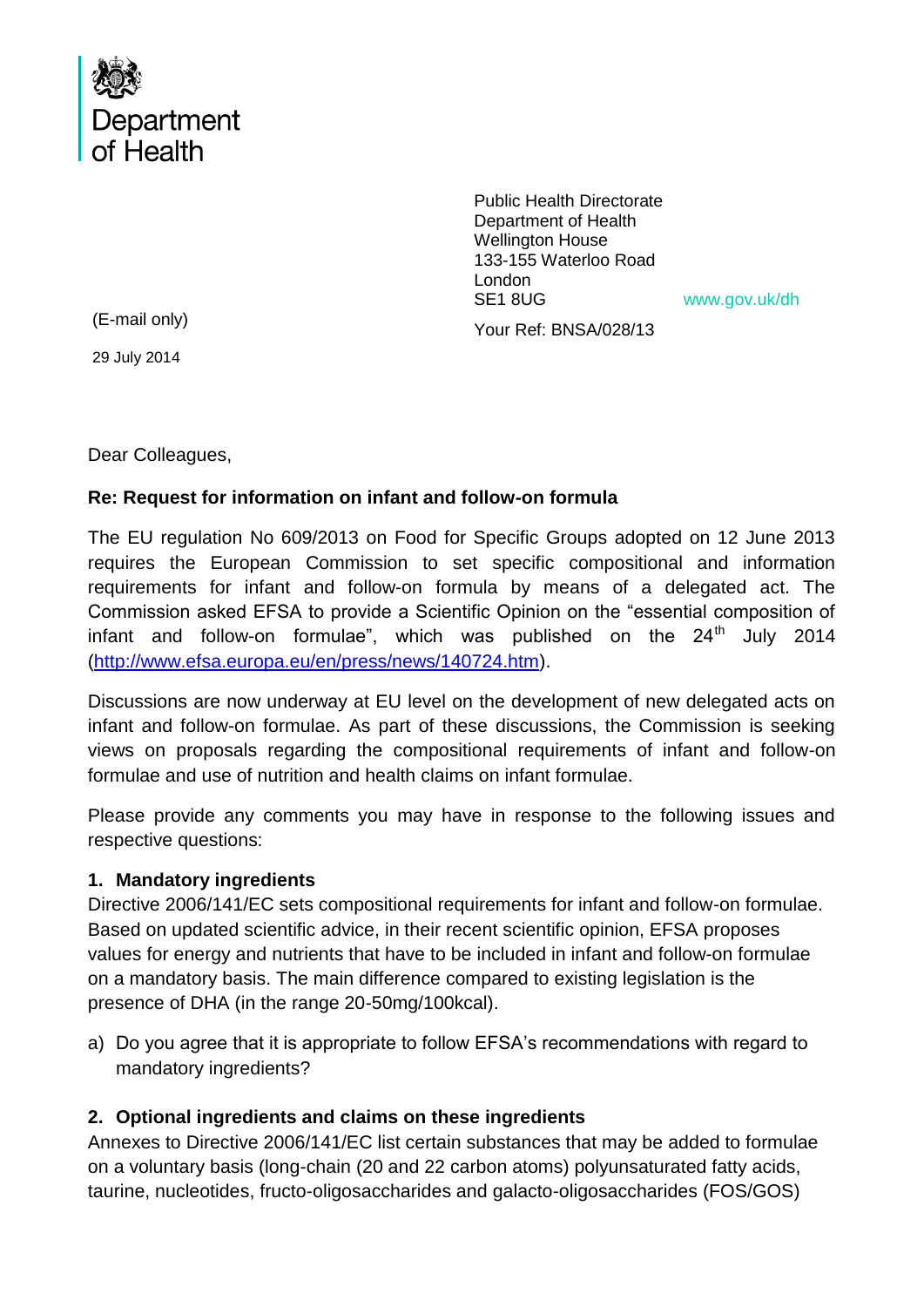and phospholipids) and set out specific values if these are added. Other substances may be added provided they meet suitability requirements set out in Articles 5 and 6.

EFSA reviewed the scientific evidence for substances that could be voluntarily added and concluded that there is no necessity for such ingredients.

There are conflicting views on this subject, with some stakeholders arguing for the flexibility to allow manufacturers to develop innovative products, without which it would not have been possible to prove the necessity of some substances which are now regarded as essential e.g. choline, inositol and DHA. Others believe that unnecessary ingredients put an additional burden on the delicate metabolism of infants and only ingredients proven to have a beneficial effect should be included on a mandatory basis. Some Member States have called for a centralised prior authorisation procedure at EU level for the addition of optional ingredients, based on EFSA advice, ensuring harmonisation in the market and consumer protection.

With the aim of finding a balanced solution, the Commission proposes continuing to allow optional ingredients but to no longer allow nutrition claims to be made in relation to these ingredients given that the beneficial effects of these substances are not sufficiently scientifically substantiated yet.

- 1) Do you agree that optional ingredients should continue to be allowed to be added to formulae
	- a) under the current provisions (i.e. Food business operators providing evidence on the suitability of ingredients for national control authorities to approve)? Or
	- b) under a harmonised approach for all optional ingredients to be agreed through a centralised agreement process for use in all Member States?
- 2) Do you agree that nutrition claims should no longer be allowed on optional ingredients? Please provide evidence to support your position.

### **3. Protein hydrolysates as protein sources for infant and follow-on formulae**

Protein hydrolysates are permitted as a protein source in infant and follow-on formulae. It is the manufacturer's responsibility to ensure such formulae comply with the requirements on safety and suitability set out in Directive 2006/141/EC.

The Commission believes that the use of protein hydrolysates may be widespread because of the possibility to use the health claim on the reduction of risk to allergy to milk proteins, although they may also be in products without a claim.

The Commission has made a request for information on infant and follow-on formulae manufactured from protein hydrolysates currently available on the market.

Please provide any information you have in response to the following questions:

a) Details of products available on the market that contain protein hydrolysates and the market share of these products.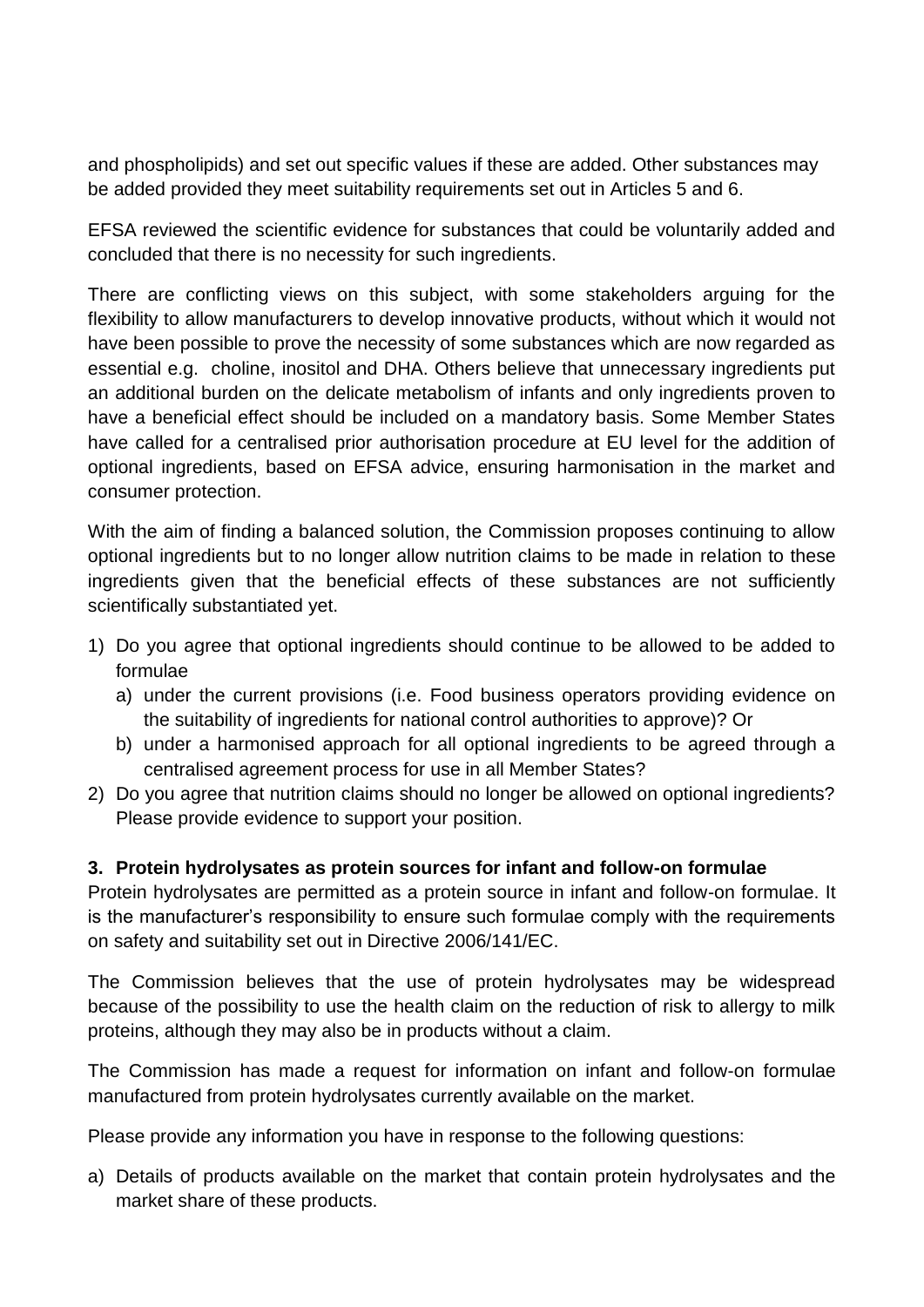- b) The composition of the product, in particular the sources used to create the protein hydrolysates and the extent of protein hydrolysation?
- c) The price of these products, i.e. are they more or less expensive than formulae from intact protein?
- d) What claims are made for the product, particularly with regard to hypoallergenicity? Are there any infant formula products on the market which contain hydrolysed protein but do not use any claim in relation to the hypoallergenicity of the product?

In its Scientific Opinion, EFSA states that "the safety and suitability of each specific formula containing protein hydrolysates has to be established by clinical studies" and concludes that "those formulae are insufficiently characterised by the declared protein content…and that the safety and suitability of each specific IF or FOF containing protein hydrolysates has to be established by clinical evaluation."

The Commission sets out the following two options regarding the manufacture of formulae from protein hydrolysates.

- Maintaining the status quo to minimise market disruption given that no adverse effect has been reported in relation to protein hydrolysates.
- The suitability of the formulae manufactured from protein hydrolysates should be demonstrated on a case-by-case basis through clinical studies. This would be aimed at increasing infants' protection but would impact on products already on the market.
- e) What is your preferred option?
- f) Do you have any alternative suggestions?

### **4. Maximum amounts for micronutrients**

In its Scientific Opinion, EFSA proposes minimum amounts of micronutrients for formulae and noted that these should be considered target values, sufficient for the needs of virtually all healthy infants. EFSA concluded there was no need to provide nutrients in higher amounts and proposed no maximum levels.

They noted that there is lack of evidence around adverse effects of currently permitted maximum amounts of micronutrients and therefore EFSA do not consider it appropriate to propose maximum values. However, an infant consuming formula containing currently permitted maximum micronutrient levels could exceed the tolerable upper levels (TUL) for zinc, iodine, vitamin A and folate.

A statement by the UK's Committee on Toxicity has identified that intakes of vitamin A could exceed TULs by 80% [\(http://cot.food.gov.uk/pdfs/cotstavita.pdf\)](http://cot.food.gov.uk/pdfs/cotstavita.pdf). However, there is scientific uncertainty related to the setting of tolerable upper levels of micronutrients for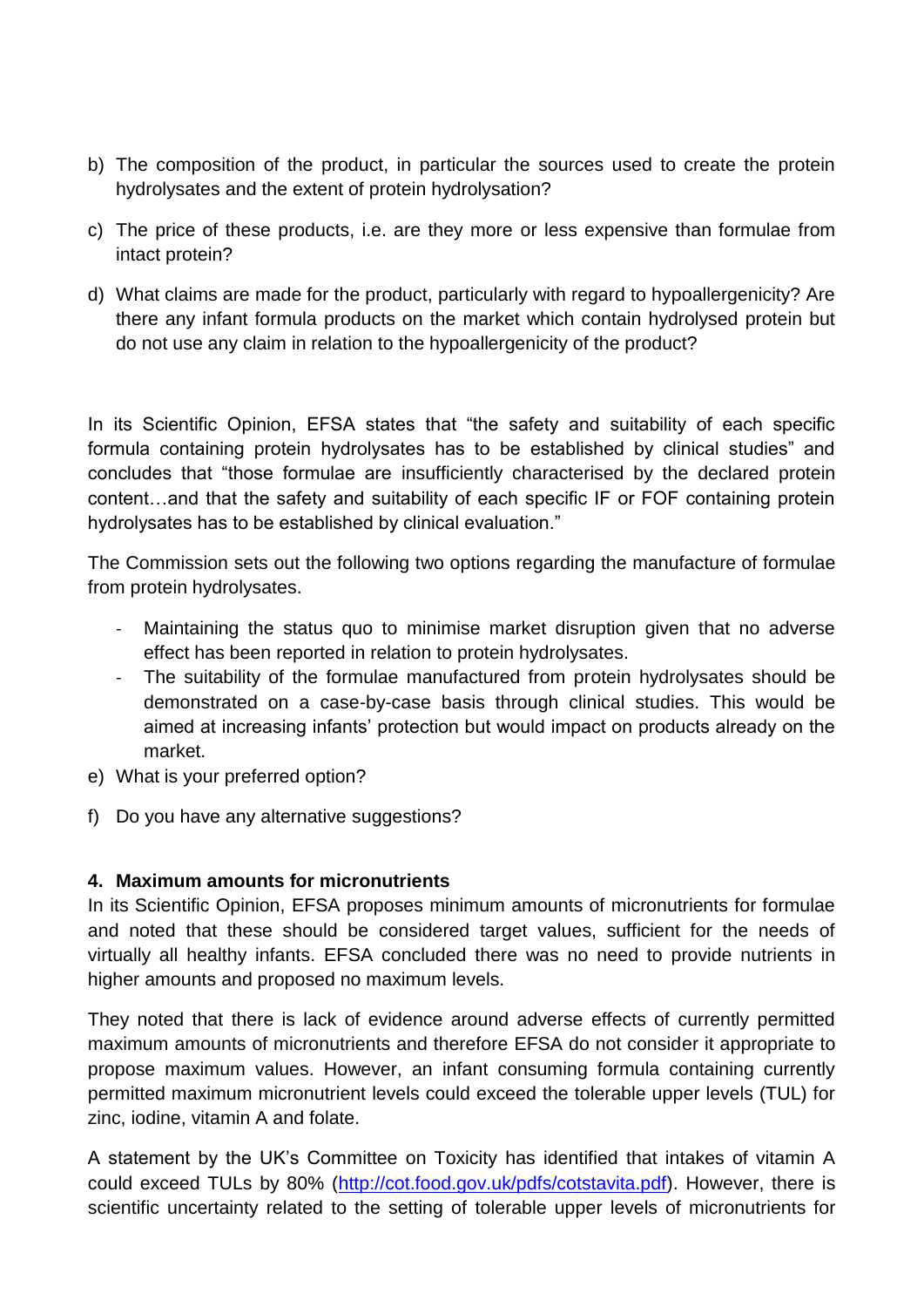infants, therefore as EFSA has given a target level for composition rather than a minimum and maximum, tolerance levels for nutrient declarations could be considered around this target level, rather than maximum tolerable upper levels.

The Commission recommends maximums should be set for safety reasons, to avoid indiscriminate addition of micronutrients and to ensure uniform judgement across Europe. They suggest a range approach allows manufacturers flexibility, taking into account variability in nutrient sources and shelf-life. The following options are proposed:

- Retaining the maximum amounts set in Directive 2006/141/EC, taking into account history of safe use. Theoretically, this could result in exceeding upper limits for some micronutrients.
- Retaining the maximum amounts but revising the maxima for zinc, iodine, vitamin A and folate to avoid risk of upper limits being exceeded.

Another option may be to apply a tolerance level to the target amount for micronutrients in the same way as those that have been agreed for nutrition declarations for other foods [http://ec.europa.eu/food/food/labellingnutrition/nutritionlabel/guidance\\_tolerances\\_decemb](http://ec.europa.eu/food/food/labellingnutrition/nutritionlabel/guidance_tolerances_december_2012.pdf) [er\\_2012.pdf.](http://ec.europa.eu/food/food/labellingnutrition/nutritionlabel/guidance_tolerances_december_2012.pdf) Actual tolerance levels would need to be discussed and agreed.

- a) Do you agree with maintaining maximum amounts as they currently stand?
- b) Should the maximums for zinc, iodine, vitamin A and folate be revised?
- c) Should 'minimum' levels be viewed as target levels for micronutrient content with appropriate tolerances for the nutrient declarations?

Please provide evidence to support your position.

# **5. Nutrition and health claims in infant formulae**

Infant formula can only display the following nutrition and health claims (with their associated conditions of use) listed in Annex IV of Directive 2006/141/EC:

*Nutrition claims: Lactose only, Lactose free, Added LCP, Addition of taurine, FOS/GOS, nucleotides*

*Health claim: "Reduction of risk to allergy to milk proteins"*

*Lactose –* The Commission proposes that information regarding the presence of lactose should no longer be considered as nutrition claims but instead should be "statements related to the lactose content in formulae" with specific regulations set out in the delegated act.

Foods for special medical purposes with a lactose free claim could be affected by this change and could be repositioned as normal formulae.

The Commission also suggests 'lactose free' should be allowed on formulae containing less than 10mg/100kcal, which is compatible with requirements of infants suffering from galactosaemia. To obtain this, the current requirements for minimum lactose content would have to be adjusted in cases where the product bears the 'lactose free' statement.